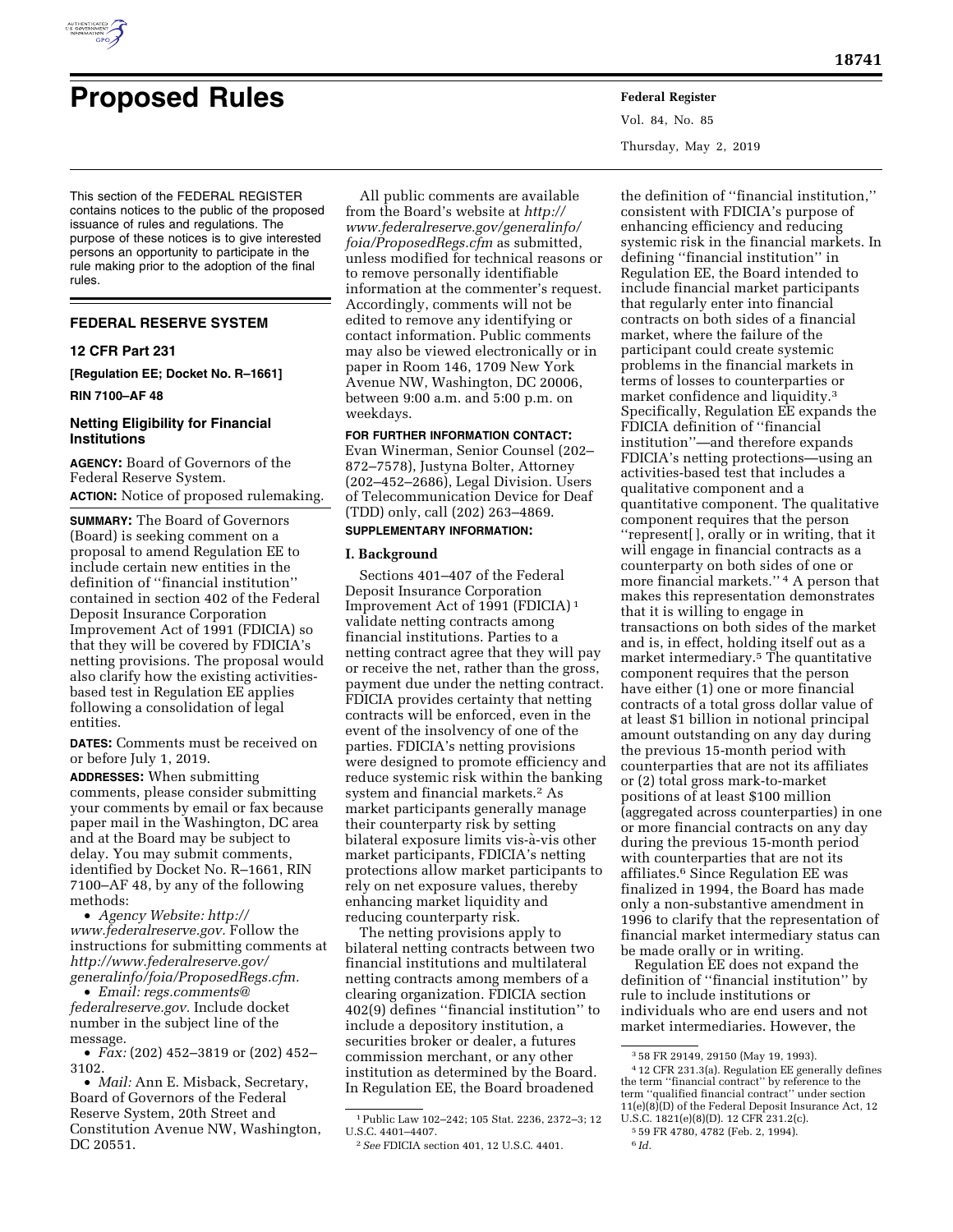Board has issued a limited number of case-by-case ''financial institution'' determinations with respect to certain government-sponsored end users and members in a large-value fund transfer system.7

Certain payment, clearing, and settlement systems continue to rely on FDICIA's netting provisions to ensure that their netting agreements will be enforceable if a participant in the system becomes insolvent.8 An organization that relies on the bilateral netting provisions of FDICIA section 403 would require that all of its members qualify as financial institutions under FDICIA's statutory definition or under Regulation EE. An organization that relies on the multilateral netting provisions of FDICIA section 404 would generally require that all of its members qualify as either (1) financial institutions under FDICIA's statutory definition or under Regulation EE or (2) clearing organizations as defined in FDICIA section 402(2).9

## **II. Description of Proposed Rule**

The Board proposes to extend ''financial institution'' status for purposes of FDICIA's netting provisions to certain new categories of entities. The Board also proposes to clarify how the existing activities-based test in Regulation EE applies following a consolidation of legal entities.

8The Board recognizes that certain financial institutions and clearing organizations may also rely on provisions of the Bankruptcy Code, the Federal Deposit Insurance Act, and other statutes to ensure the enforceability of netting agreements for particular financial contracts (*e.g.,* swap agreements and repurchase agreements) and master netting agreements for multiple types of financial contracts.

9FDICIA section 402(2) generally defines ''clearing organization'' to include entities that provide clearing, netting, and settlement services to their members and in which all members of the entity are themselves financial institutions or clearing organizations. However, certain entities qualify as clearing organizations under FDICIA section 402(2)—and are therefore eligible for the multilateral netting protections under FDICIA section 404—without regard to whether all of their members qualify as financial institutions or clearing organizations. Specifically, an entity automatically qualifies as a clearing organization if it is (1) registered with the Securities and Exchange Commission (SEC) as a clearing agency or has been exempted from registration by SEC order or (2) registered with the Commodity Futures Trading Commission (CFTC) as a derivatives clearing organization or has been exempted from registration by the CFTC.

#### *A. Qualification as a Financial Institution Based on Type of Entity*

Consistent with the purposes of FDICIA's netting provisions, the proposal would apply the netting benefits in Regulation EE to entities whose coverage would reduce systemic risk and increase efficiency in the financial markets. (The Board recognizes that some entities that would qualify as financial institutions under the proposal might already qualify as financial institutions under FDICIA's statutory definition or under the existing activities-based test in Regulation EE.)

When the Board promulgated Regulation EE in 1994, the Board chose not to adopt a test for expanding financial institution status based on an entity's regulatory status or charter category. The Board stated at the time that such a test would have been overinclusive because it would have extended financial institution status to entities that (1) were not market intermediaries and (2) did not engage in a volume of transactions that could create systemic risk.10 The Board also noted, when it proposed Regulation EE in 1993, that a test based on regulatory status or charter category would have been *under*-inclusive because it would have excluded ''major unregulated market participants, such as swap dealers . . . .'' 11

Since the Board promulgated Regulation EE in 1994, the domestic and global landscape for financial regulation has changed dramatically. For example, the Dodd-Frank Wall Street Reform and Consumer Protection Act (Dodd-Frank Act),<sup>12</sup> signed into law on July 21, 2010, imposed or expanded federal supervision and regulation for multiple types of entities that serve as financial market intermediaries or are systemically important, including swap dealers, security-based swap dealers, nonbank financial companies that the Financial Stability Oversight Council (FSOC) has subjected to Board supervision and regulation, and FSOCdesignated financial market utilities. In subjecting these entities to higher levels of regulation and supervision due to their activities, transaction volumes, and risks presented to the financial markets, Congress indicated the importance of the smooth functioning of these entities to the financial markets.

In keeping with FDICIA's goals of reducing systemic risk and increasing efficiency in the financial markets, the Board believes that the addition of

certain categories of institutions to the definition of ''financial institution'' would benefit financial markets that continue to rely on FDICIA's netting provisions.

1. Swap Dealers and Security-Based Swap Dealers

As noted above, when the Board proposed Regulation EE in 1993, the Board recognized the important role that swap dealers played in the financial markets but stated that swap dealers were ''unregulated.'' 13 Congress subsequently imposed extensive new requirements on swap dealers and security-based swap dealers. Specifically, Title VII of the Dodd-Frank Act imposes a variety of requirements on swap dealers and security-based swap dealers, including a requirement to register with the CFTC or the SEC, respectively, when they exceed a de minimis level of dealing activity.14

The requirements in Title VII of the Dodd-Frank Act recognize the important role that swap dealers and securitybased swap dealers play as intermediaries in derivatives markets. Proposed  $\S 231.3(d)(1)$  and (2) would clarify that swap dealers registered with the CFTC and security-based swap dealers registered with the SEC are financial institutions.

2. Major Swap Participants and Major Security-Based Swap Participants

Title VII of the Dodd-Frank Act not only imposes new requirements on swap dealers and security-based swap dealers, but also on major swap participants (MSPs) and major securitybased swap participants (MSBSPs). MSPs and MSBSPs are, generally, entities that hold large derivatives positions but are not swap dealers or security-based swap dealers.15 Like swap dealers and security-based swap dealers, MSPs and MSBSPs must, inter alia, register with the CFTC and SEC, respectively.16 The requirements in Title VII of the Dodd-Frank Act recognize that, while MSPs and MSBSPs are not necessarily intermediaries, they may present an important source of risk in the derivatives markets. Proposed § 231.3(d)(1) and (2) would clarify that

<sup>7</sup>Pursuant to these case-by-case determinations, the Board has granted ''financial institution'' status to certain members of the CHIPS® funds-transfer system and to certain government-sponsored enterprises including Fannie Mae, Freddie Mac, Sallie Mae, the Farm Credit System Banks, and the Federal Home Loan Banks.

<sup>10</sup> 59 FR 4780, 4783 (Feb. 2, 1994). 11 58 FR 29149, 29150 (May 19, 1993).

<sup>12</sup>Public Law 111–203, 124 Stat. 1376.

<sup>13</sup> 58 FR 29149, 29150 (May 19, 1993).

<sup>14</sup>*See* 7 U.S.C. 6s (swap dealer registration requirement) and 17 CFR 1.3 (swap dealer definition and de minimis thresholds); 15 U.S.C. 78o–10 (security-based swap dealer registration requirement) and 17 CFR 240.3a71–1 and 240.3a71– 2 (security-based swap dealer definition and de minimis thresholds).

<sup>15</sup>*See* 7 U.S.C. 1a(33) (MSP definition) and 15 U.S.C. 78c(a)(67) (MSBSP definition).

<sup>16</sup>*See* 7 U.S.C. 6s (MSP registration requirement) and 15 U.S.C. 78o–10 (MSBSP registration requirement).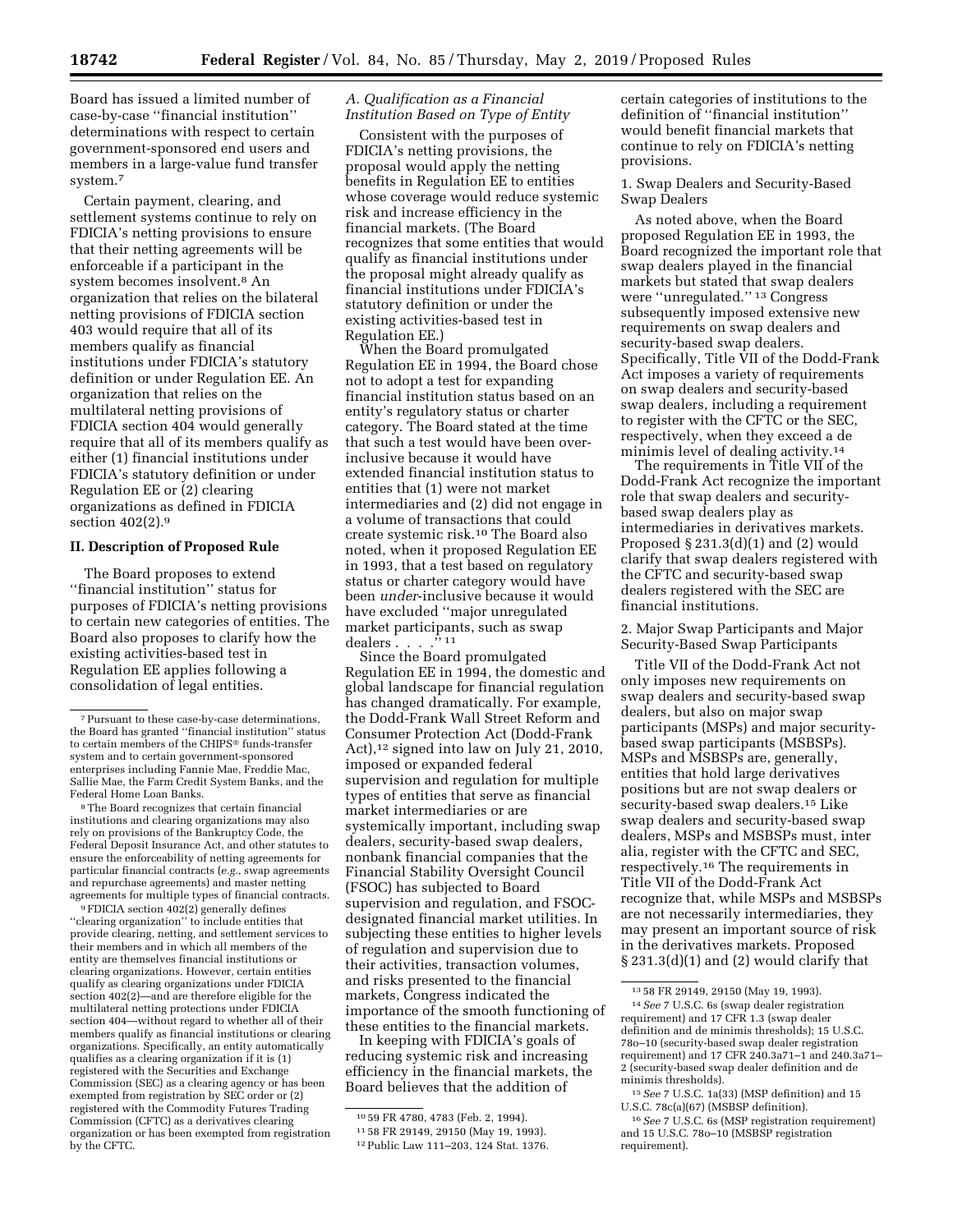MSPs registered with the CFTC and MSBSPs registered with the SEC are financial institutions.

### 3. Nonbank Systemically Important Financial Institutions

Title I of the Dodd-Frank Act 17 extends Board supervision and regulation to certain nonbank financial companies that could pose a threat to financial stability.18 Title I authorizes the FSOC to subject nonbank financial companies to supervision and regulation by the Board in order to address any potential risks that these companies pose to financial stability (such designated entities are referred to as ''nonbank systemically important financial institutions'' or ''nonbank SIFIs'').19 In determining whether to designate an entity as a nonbank SIFI, the FSOC considers its leverage, offbalance-sheet exposures, interconnectedness with other entities, importance as a source of liquidity, source of credit, manner of asset management, asset mix, other regulatory oversight, amount and nature of financial assets, amount and types of liabilities, and other risk-related factors.20

FSOC designation of a nonbank SIFI indicates that the nonbank SIFI plays an important role in U.S. financial markets. Consistent with FDICIA's purpose of enhancing efficiency and reducing systemic risk in the financial markets, proposed § 231.3(d)(6) would define ''financial institution'' to include nonbank SIFIs.

#### 4. Certain Financial Market Utilities

Financial market utilities (FMUs) are entities that manage or operate multilateral systems for the purpose of transferring, clearing or settling payments, securities, or other financial transactions among participants or between participants and the FMU itself.21 FMUs include payment systems, central securities depositories (CSDs), securities settlement systems (SSSs), and central counterparties (CCPs). Since FDICIA was enacted in 1991, lawmakers and regulators around the world have increasingly recognized the importance of FMUs, which can serve a critical role in fostering financial stability but can also pose significant risks to the financial system.

19 12 U.S.C. 5323.

a. Derivatives Clearing Organizations and Clearing Agencies

The Dodd-Frank Act and other post-FDICIA legislation demonstrate specific Congressional interest in derivatives clearing organizations (DCOs) and clearing agencies (CAs).22 For example, the Commodity Futures Modernization Act of 2000<sup>23</sup> amended the Commodity Exchange Act to create core principles with which a DCO must comply in order to be registered and to maintain registration as a DCO, while Title VII of the Dodd-Frank Act amended the Commodity Exchange Act to provide explicitly that the CFTC can implement these core principles via rulemaking.24 Similarly, Title VII of the Dodd-Frank Act amended the Securities Exchange Act to, inter alia, require the SEC to adopt rules governing CAs that clear security-based swaps.25

Under FDICIA section 402(2), DCOs and CAs are ''clearing organizations,'' and therefore their members are eligible for the multilateral netting protections under FDICIA section 404 without regard to whether all participants in a DCO or CA qualify as financial institutions or clearing organizations. However, DCOs and CAs do not themselves automatically qualify as ''financial institutions.'' Ensuring that DCOs and CAs are ''financial institutions'' would ensure that DCOs and CAs can participate in *other* FMUs that rely on the bilateral netting protections in FDICIA section 403, which would reduce systemic risk and increase efficiency in the financial markets.

Accordingly, proposed § 231.3(d)(3) would define ''financial institution'' to include DCOs that are registered with the CFTC or have been exempted from registration by the CFTC,26 and proposed § 231.3(d)(4) would define ''financial institution'' to include CAs that are registered with the SEC or have been exempted from registration by the SEC.27

b. Designated Financial Market Utilities

Under Title VIII of the Dodd-Frank Act, the FSOC can designate FMUs as systemically important, after which such designated FMUs (DFMUs) become subject to an enhanced supervisory framework.28 In determining whether to

- 26*See* 7 U.S.C. 7a–1(a) and (h).
- 27*See* 15 U.S.C. 78q–1(b) and (k).

designate an entity as a DFMU, the FSOC considers the aggregate monetary value of its transactions, its aggregate exposure, interconnectedness with other entities, effect of its failure or disruption on the financial system and any other factors that the FSOC deems appropriate.29 The FSOC has currently designated eight FMUs, including a U.S. dollar payment system,<sup>30</sup> a multicurrency foreign exchange settlement system,<sup>31</sup> a CSD/SSS,<sup>32</sup> and CCPs for securities and derivatives.<sup>33</sup> Ensuring that all DFMUs (not just those that are CAs or DCOs, which are captured in the discussion above) qualify as ''financial institutions'' would ensure that all DFMUs can participate in other FMUs that rely on FDICIA's netting protections, which would reduce systemic risk and increase efficiency in the financial markets.

Accordingly, proposed § 231.3(d)(5) would define ''financial institution'' to include DFMUs.

#### 5. Foreign Banks

FDICIA section 402(9) defines the term ''financial institution'' to include ''a depository institution,'' and FDICIA section 402(6) defines ''depository institution'' to include ''a branch or agency of a foreign bank, a foreign bank and any branch or agency of the foreign bank, or the foreign bank that established the branch or agency, as those terms are defined in section 1(b) of the International Banking Act of 1978.'' The International Banking Act defines ''foreign bank'' broadly to encompass banking institutions organized under the laws of a foreign country, a territory of the United States, Puerto Rico, Guam, American Samoa, or the Virgin Islands.34

The Board believes that FDICIA's statutory definitions of ''depository institution'' and ''financial institution'' extend to all foreign banks, including foreign banks that do not have a U.S. branch or agency. This view is consistent with the statutory language as well as the relevant legislative history.<sup>35</sup>

30The Clearing House Payment Company, L.L.C., on the basis of its role as operator of the Clearing House Interbank Payments System.

33Chicago Mercantile Exchange, Inc.; ICE Clear Credit L.L.C.; The Options Clearing Corporation; Fixed Income Clearing Corporation; and National Securities Clearing Corporation.

35*See* H.R. Rep No. 109–31, at 126 (2005) (noting that expanding FDICIA's definition of ''financial institutions'' to include foreign banks would ''extend the protections of FDICIA to ensure that U.S. financial organizations participating in netting Continued

<sup>17</sup> 12 U.S.C. chapter 53, subchapter 1.

<sup>18</sup> 12 U.S.C. 5311(a)(4).

<sup>20</sup> *Id.* 

<sup>21</sup> 12 U.S.C. 5462.

<sup>22</sup> DCOs provide clearing services for CFTCregulated derivatives, while CAs provide clearing services for securities. *See* 7 U.S.C. 1a(15) and 15 U.S.C. 78c(a)(23).

<sup>23</sup>Public Law 106–554, 114 Stat. 2763 (2000). 24*See* 7 U.S.C. 7a–1(c)(2).

<sup>25</sup> 15 U.S.C. 78q–1(j).

<sup>28</sup>*See* 12 U.S.C. 5461–5472.

<sup>29</sup> 12 U.S.C. 5463.

<sup>31</sup>CLS Bank International.

<sup>32</sup>The Depository Trust Company.

<sup>34</sup> 12 U.S.C. 3101(7).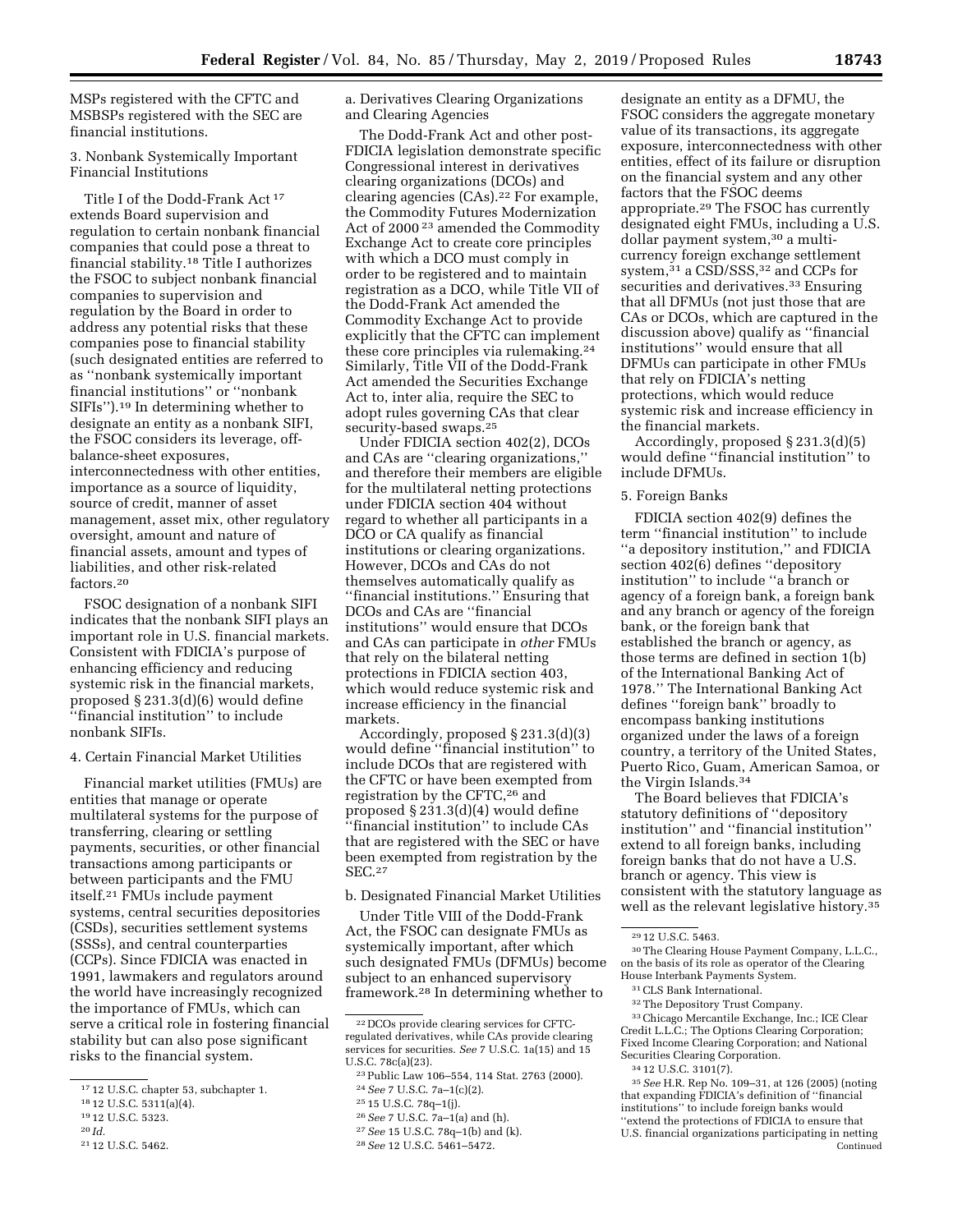Certain market participants have expressed concern that an alternative reading of the statute is possible and that a court might find that a foreign bank does not qualify as a ''depository institution''—and thus does not meet FDICIA's statutory definition of ''financial institution''—unless the foreign bank has a U.S. branch or agency. Proposed § 231.3(d)(7) would clarify that all foreign banks are financial institutions, including foreign banks that do not have a U.S. branch or agency and bridge banks that foreign authorities establish to facilitate the resolution of foreign banks.

#### 6. Bridge Institutions

Under certain circumstances, governmental authorities can charter bridge institutions to facilitate the resolution of another legal entity, including a non-bank entity. For example, under Title II of the Dodd-Frank Act, the Federal Deposit Insurance Corporation (FDIC) can establish a ''bridge financial company'' when the FDIC acts as receiver for a nonbank ''covered financial company.'' 36 Title II allows a bridge financial company to, inter alia, assume liabilities of the covered financial company and purchase assets from the covered financial company.37 Similarly, section 11(n) of the Federal Deposit Insurance Act allows the FDIC to establish a bridge bank or savings association to facilitate the resolution of a failed bank or savings association.38 Foreign authorities can establish similar bridge institutions.39

The Board believes that any bridge institution, foreign or domestic, would require uninterrupted access to payment systems or clearing organizations, some of which might require participants to be financial institutions for purposes of FDICIA's netting provisions. A bridge bank or savings association that the FDIC establishes pursuant to section 11(n) of the Federal Deposit Insurance Act would qualify as a financial institution under FDICIA's statutory definition, which extends financial

39*See, e.g.,* Directive 2014/59/EU of the European Parliament and of the Council of 15 May 2014 establishing a framework for the recovery and resolution of credit institutions and investment firms and amending Council Directive 82/891/EEC, and Directives 2001/24/EC, 2002/47/EC, 2004/25/ EC, 2005/56/EC, 2007/36/EC, 2011/35/EU, 2012/30/ EU and 2013/36/EU, and Regulations (EU) No 1093/ 2010 and (EU) No 648/2012, of the European Parliament and of the Council, 2014 OJ (L 173) 190, Article 40.

institution status to any ''depository institution.'' 40 The Board also believes that a foreign bridge bank would qualify as a financial institution under FDICIA's statutory definition, because FDICIA's statutory definitions of ''depository institution'' and ''financial institution'' extend to all foreign banks, including foreign bridge banks.41

Proposed § 231.3(d)(8) would ensure that all bridge institutions that are established to help resolve financial institutions—including bridge financial companies established by the FDIC and similar nonbank bridge institutions established under foreign law—can qualify as financial institutions. Proposed § 231.3(d)(8) would provide that ''[a] bridge institution established for the purpose of resolving a financial institution'' is itself a financial institution.42 Proposed § 231.2(c) would define ''bridge institution'' as ''a legal entity that has been established by a governmental authority to take over, transfer, or continue operating critical functions and viable operations of an entity in resolution. A bridge institution could include a bridge depository institution or a bridge financial company organized by the Federal Deposit Insurance Corporation in accordance with 12 U.S.C. 1821(n) or

40The first prong of FDICIA's definition of ''depository institution'' includes a depository institution as defined in section  $19(b)(1)(A)$  of the Federal Reserve Act (other than clause (vii)). The relevant section of the Federal Reserve Act states that the term ''depository institution'' includes, inter alia, any insured bank as defined in section 3 of the Federal Deposit Insurance Act and any savings association (as defined in section 3 of the Federal Deposit Insurance Act) which is an insured depository institution (as defined in such Act). Section 3(h) of the Federal Deposit Insurance Act in turn defines the term ''insured bank'' to mean any bank, the deposits of which are insured in accordance with the provisions of the Act, and section 3(c)(2) of the Federal Deposit Insurance Act defines ''insured depository institution'' to mean any bank or savings association, the deposits of which are insured by the Corporation pursuant to the Act. Section 11(n)(d) of the Federal Deposit Insurance Act states that a bridge depository institution shall be an insured depository institution from the time it is chartered as a national bank or Federal savings association. Accordingly, at the time the FDIC charters a bridge bank or savings association, the deposits of that bridge bank or savings association are insured by the FDIC, and the bridge bank or savings association therefore qualifies as (1) an insured bank and/or an insured depository institution under the Federal Deposit Insurance Act and (2) a depository institution under Federal Reserve Act section 19(b)(1)(A) and FDICIA section 402.

41As noted above, proposed § 231.3(d)(7) would codify the Board's existing view that all foreign banks are financial institutions, including foreign bridge banks.

42This provision would apply to a bridge institution established for the purpose of resolving an entity that either (1) meets FDICIA's statutory definition of financial institution or (2) qualifies as a financial institution under Regulation EE.

5390(h), respectively, or a similar entity organized under foreign law.''

#### 7. Federal Reserve Banks

The Federal Reserve Banks participate in financial markets through various types of transactions, called ''open market operations,'' that are used to implement monetary policy.43 In the event that a Federal Reserve Bank does not separately meet the quantitative test in Regulation EE, the Board believes that it should be clear that each Federal Reserve Bank is a ''financial institution'' and is able to benefit from the netting provisions of Regulation EE. Proposed § 231.3(d)(9) would ensure that the Federal Reserve Banks qualify as financial institutions.

#### 8. Request for Comment

The Board requests comment on whether the entities described above should qualify as financial institutions. The Board also requests comment on whether other categories of entities should qualify as financial institutions.

In addition, the Board requests comment on whether it should include in the definition of financial institution an entity that is a qualifying central counterparty under 12 CFR 217.2. What entities might benefit from such inclusion?

#### *B. Activities-Based Test*

As noted above, the quantitative component of the activities-based test requires that a person have either (1) one or more financial contracts of a total gross dollar value of at least \$1 billion in notional principal amount outstanding on any day during the previous 15-month period with counterparties that are not its affiliates or (2) total gross mark-to-market positions of at least \$100 million (aggregated across counterparties) in one or more financial contracts on any day during the previous 15-month period with counterparties that are not its affiliates.44 The Board proposes to add

44 12 CFR 231.3(a). The Bankruptcy Code includes a test for identifying ''financial participants'' that is substantively identical to the quantitative test in Regulation EE. 11 U.S.C. 101(22A). Under the Bankruptcy Code, financial participants that enter into certain types of financial contracts and master netting agreements for those financial contracts are exempt from provisions of the Bankruptcy Code that might otherwise delay or prevent netting related to those contracts. *See, e.g.,*  11 U.S.C. 362(b)(6), (7), (17), and (27) (specifying that the Bankruptcy Code's automatic stay does not prevent a financial participant from exercising a contractual right to, inter alia, ''offset or net out any termination value, payment amount, or other transfer obligation arising under or in connection

agreements with foreign banks are covered by [FDICIA], thereby enhancing the safety and soundness of these arrangements'').

<sup>36</sup> 12 U.S.C. 5390(h).

<sup>37</sup> 12 U.S.C. 5390(h)(1)(b).

<sup>38</sup> 12 U.S.C. 1821(n).

<sup>43</sup>*See* sections 12A and 14 of the Federal Reserve Act (allowing the Federal Open Market Committee to authorize the Federal Reserve Banks to engage in various types of open market operations).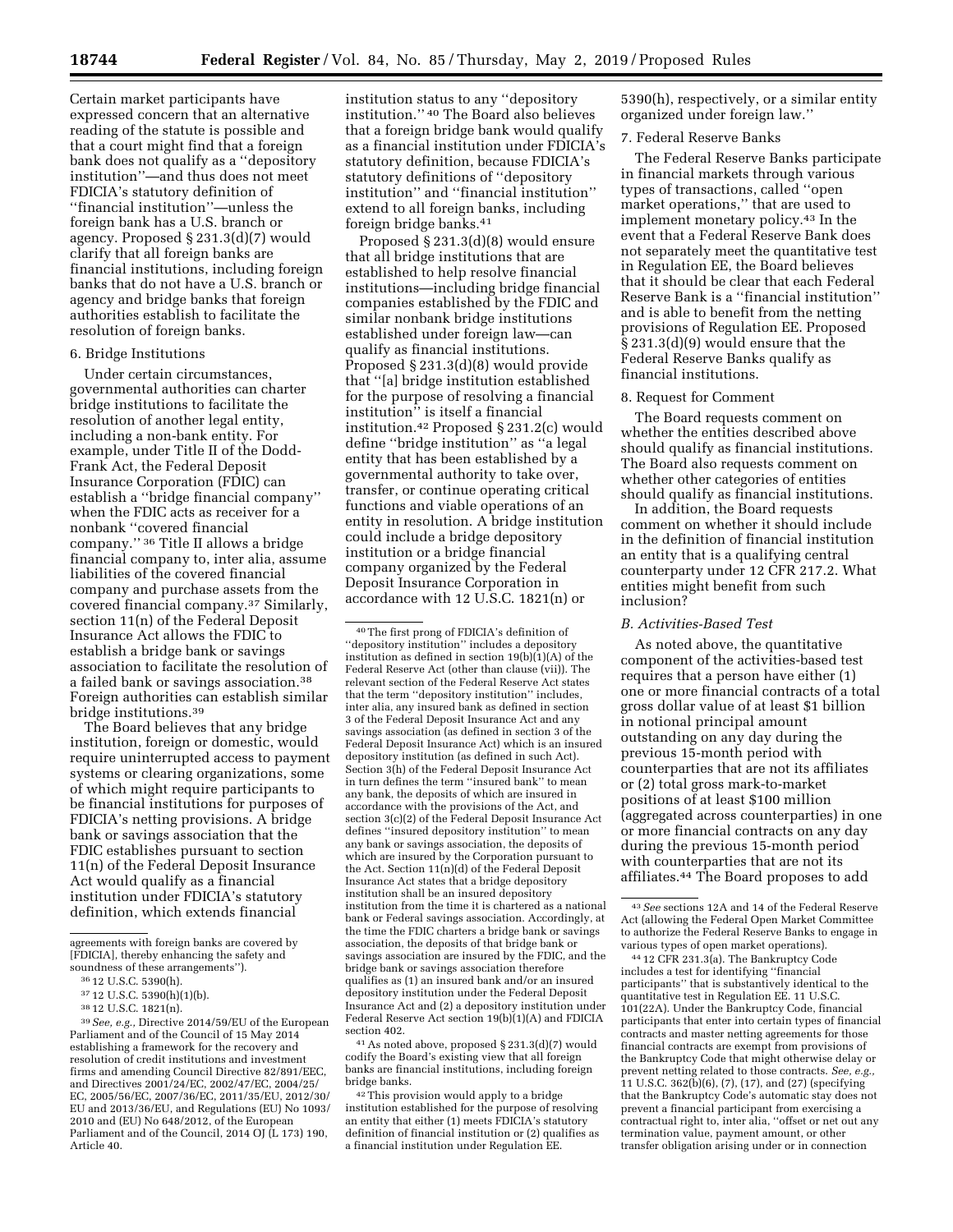language to clarify, consistent with its current understanding, that the ''previous 15-month period'' also includes the day on which the notional principal amount of \$1 billion is met by adding the words ''at such time'' to proposed §§ 231.3(a)(1) and (a)(2).45

The Board also proposes to clarify how the existing activities-based test in Regulation EE applies following a consolidation of legal entities. The quantitative component of the activitiesbased test may not be clear if, for example, two or more entities consolidate and each of these entities did not, on its own, meet the quantitative thresholds described above. Accordingly, the Board is proposing to clarify that, upon the consolidation of two or more entities, the surviving entity may aggregate the total gross dollar value of notional principal amounts outstanding or the total gross mark-to-market positions of both entities on each calendar day during the previous 15-month period, and such total amounts would be used to determine whether the surviving entity meets the quantitative thresholds of the activities-based test.46 Proposed § 231.3(b) would clarify that ''[a]fter two or more persons consolidate, such as through a merger or acquisition, the surviving person meets the quantitative thresholds . . . if, on the same, single calendar day during the previous 15 month period, the aggregate financial contracts of the consolidated persons would have met such quantitative

46For example, if company A acquires company B and, on the same, single calendar day in the last fifteen months, company A and company B each had financial contracts of a total gross dollar value of \$500 million in notional principal amount outstanding (equaling an aggregate notional principal amount of \$1 billion outstanding on that day), company A would meet the quantitative test even if it does not currently have financial contracts of a total gross notional value of \$1 billion. Similarly, if company A and company B each had, on the same, single calendar day in the last fifteen months, total gross mark-to-market positions of \$50 million in one or more financial contracts (equaling an aggregate gross mark-to-market position of \$100 million on such day), company A would meet the quantitative test even if it does not currently have financial contracts with a total gross mark-to-market positions of at least \$100 million. Each of these qualifications under the quantitative test for surviving company A would last 15 months from the day on which the relevant quantitative threshold was reached, unless surviving company A subsequently independently meets the test.

thresholds.'' The Board requests comment on this proposed approach.

The Board also requests comment on whether it should make any other modifications to the existing activitiesbased test. The Board does not propose to make any other changes at this time.

#### **IV. Regulatory Analysis**

## *A. Paperwork Reduction Act*

In accordance with the Paperwork Reduction Act (PRA) of 1995 (44 U.S.C. 3506; 5 CFR part 1320, Appendix A.1), the Board may not conduct or sponsor, and a respondent is not required to respond to, an information collection unless it displays a valid Office of Management and Budget (OMB) control number. The Board reviewed the proposed rule under the authority delegated to the Board by the OMB and determined that it contains no collections of information under the PRA.47 Accordingly, there is no paperwork burden associated with the rule.

#### *B. Regulatory Flexibility Act*

In accordance with section 4 of the Regulatory Flexibility Act (RFA), 5 U.S.C. 601 *et seq.,* the Board is publishing an initial regulatory flexibility analysis for the proposed rule. The RFA generally requires an agency to assess the impact a rule is expected to have on small entities. The RFA requires an agency either to provide a regulatory flexibility analysis or to certify that the proposed rule will not have a significant economic impact on a substantial number of small entities.

Two of the requirements of an initial regulatory flexibility analysis 48—a description of the reasons why the action is being considered and a statement of the objectives of, and legal basis for, the proposed rule—are contained in the information above. There are no reporting provisions or relevant federal rules that duplicate, overlap, or conflict with the proposed rule.49

Another requirement for the initial regulatory flexibility analysis is a description of, and where feasible, an estimate of, the number of small entities

49As noted above, certain entities and financial markets do not rely on FDICIA's netting provisions to ensure the enforceability of their netting agreements, but instead rely on provisions of the Bankruptcy Code, the Federal Deposit Insurance Act, and other statutes to ensure the enforceability of netting agreements for particular financial contracts (*e.g.,* swap agreements and repurchase agreements) and master netting agreements for multiple types of financial contracts.

to which the proposed rule will apply. The Small Business Administration (SBA) has adopted small entity size standards which generally provide that financial entities are ''small entities'' only if they have (1) at most, \$38.5 million or less in annual receipts or (2) for depository institutions and credit card issuers, \$550 million or less in assets.50 The Board does not believe that the proposed rule would apply to any small entities. The proposed rule would extend ''financial institution'' status to swap dealers, security-based swap dealers, MSPs, MSBSPs, DCOs, clearing agencies, bridge institutions, and Federal Reserve Banks.51 The Board has previously determined that DFMUs are not small entities; 52 the CFTC has previously determined that swap dealers, MSPs, and DCOs are not small entities; 53 and the SEC has previously determined that security-based swap dealers, MSBSPs, and clearing agencies are not small entities.54 The Federal Reserve Banks are not small entities.55

Similarly, a bridge financial company would not be a small entity.56 As noted above, under U.S. law, the FDIC can establish a bridge financial company when it acts as receiver for a failing financial company. In order for the FDIC to be appointed as receiver for a financial company, the Secretary of the Treasury must determine that, inter alia, ''the failure of the financial company and its resolution under otherwise applicable Federal or State law would have serious adverse effects on financial stability in the United States.'' 57 The failure of a financial company that is a ''small entity'' would not affect financial

53*See, e.g.,* 81 FR 80563, 80565 (Nov. 16, 2016); 76 FR 69334, 69428 (Nov. 8, 2011).

55None of the industry codes in the SBA's small entity size standards necessarily apply to the Federal Reserve Banks *per se,* but the SBA's size standards for commercial depository institutions are instructive. Generally, the SBA's size standards provide that depository institutions are small entities if they have \$550 million or less in assets. 13 CFR 121.201, sector 52. Each of the Federal Reserve Banks holds significantly more than \$550 million in assets. *See* the Statement of Condition of Each Federal Reserve Bank, *[https://](https://www.federalreserve.gov/releases/h41/current/h41.htm#h41tab10a) [www.federalreserve.gov/releases/h41/current/](https://www.federalreserve.gov/releases/h41/current/h41.htm#h41tab10a)  [h41.htm#h41tab10a.](https://www.federalreserve.gov/releases/h41/current/h41.htm#h41tab10a)* 

56A bridge depository institution might be a small entity, but this proposed rule would not affect the status of bridge depository institutions under FDICIA because (as noted above) such institutions qualify as ''financial institutions'' under FDICIA's statutory definition.

57 12 U.S.C. 5383(b)(2).

with'' certain types of financial contracts and master netting agreements for those financial contracts).

<sup>45</sup>This amendment would align Regulation EE with the Bankruptcy Code test for identifying ''financial participants'', which is substantively identical to the activities-based test in Regulation EE but includes the words ''at such time.'' 11 U.S.C. 101(22A).

<sup>47</sup>See 44 U.S.C. 3502(3).

<sup>48</sup> 5 U.S.C. 603(b).

<sup>50</sup> 13 CFR 121.201, sector 52 (SBA small entity size standards for finance and insurance entities).

<sup>51</sup>As explained above, the proposed rule would also codify the Board's existing view that foreign banks are financial institutions.

<sup>52</sup> 79 FR 65543, 65556 (Nov. 5, 2014).

<sup>54</sup>*See, e.g.,* 81 FR 29959, 30142 (May 3, 2016); 81 FR 70744, 70784 (Oct. 13, 2016).